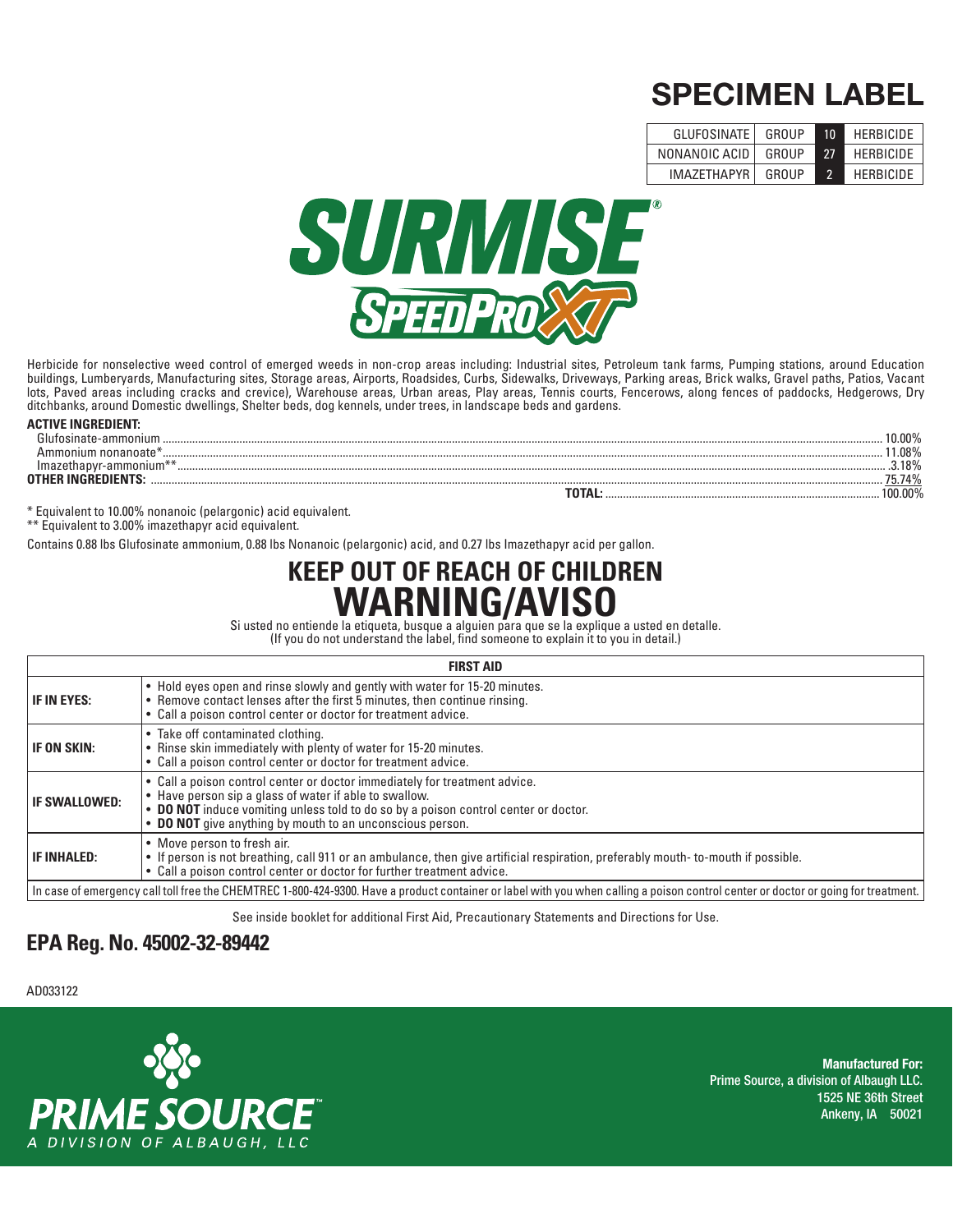### **PRECAUTIONARY STATEMENTS**

#### **HAZARDS TO HUMANS AND DOMESTIC ANIMALS**

**WARNING/AVISO:** Causes substantial but temporary eye injury. **DO NOT** get in eyes or on clothing. Avoid contact with skin. Wash thoroughly with soap and water after handling and before eating, drinking, chewing gum, using tobacco or using the toilet. Remove and wash contaminated clothing before reuse.

#### **PERSONAL PROTECTIVE EQUIPMENT (PPE)**

Applicators and other handlers must wear:

- 1. Long-sleeved shirt and long pants
- 2. Chemical resistant gloves such as barrier laminate butyl rubber >14 mils nitrile rubber >14 mils neoprene rubber >14 mils polyvinyl chloride (PVC) >14mils or Viton >14 mils
- 3. Shoes plus socks
- 4. Protective eyewear (googles, face shield, or safety glasses).

#### **USER SAFETY REQUIREMENTS**

Discard clothing and other absorbent materials that have been drenched or heavily contaminated with this product's concentrate. **DO NOT** reuse them. Follow manufacturer's instructions for cleaning/maintaining PPE. If no such instructions for washables exist, use detergent and hot water. Keep and wash PPE separately from other laundry.

#### **USER SAFETY RECOMMENDATIONS**

Users should:

- Remove clothing/PPE immediately if pesticide gets inside. Then wash thoroughly and put on clean clothing.
- Remove PPE immediately after handling this product. Wash the outside of gloves before removing. As soon as possible, wash thoroughly and change into clean clothing.

#### **ENVIRONMENTAL HAZARDS**

**DO NOT** apply directly to water, or to areas where surface water is present, or to intertidal areas below the mean high-water mark. **DO NOT** clean equipment or dispose of equipment washwaters in a manner that will contaminate water resources or land.

#### **Surface Water Advisory:**

This product may impact surface water quality due to runoff of rain water. This is especially true for poorly draining soils and soils with shallow ground water. This product is classified as having high potential for reaching surface water via runoff for several months or more after application.

A level, well-maintained vegetative buffer strip between areas to which this product is applied and surface water features such as ponds, streams, and springs will reduce the potential loading of imazethapyr from runoff water and sediment. Runoff of this product will be reduced by avoiding applications when rainfall or irrigation is expected to occur with 48 hours.

**DO NOT** use on coarse soils classified as sand which have less than 1% organic matter.

#### **Groundwater Advisory:**

Glufosinate- ammonium and imazethapyr-ammonium have properties and characteristics associated with chemicals detected in groundwater. The use of this product in areas where soils are permeable, particularly where the water table is shallow, may result in groundwater contamination.

This product may not be mixed or loaded within 50 feet of any wells (including abandoned wells and drainage wells), sinkholes, perennial or intermittent streams and rivers, and natural or impounded lakes or reservoirs. This setback does not apply to properly capped or plugged abandoned wells and does not apply to impervious pad or properly diked mixing/loading areas.

#### **Non-Target Organism Advisory:**

This product is toxic to plants and may adversely impact the forage and habitat of non-target organisms, including pollinators, in areas adjacent to the treated site. Protect the forage and habitat of non-target organisms by following label directions intended to minimize spray drift.

#### **PHYSICAL OR CHEMICAL HAZARDS**

**DO NOT** mix or allow coming in contact with oxidizing agent. Hazardous chemical reaction may occur.

### **DIRECTIONS FOR USE**

#### **It is a violation of federal law to use this product in a manner inconsistent with its labeling.**

**DO NOT** use this product until you have read the entire label. **DO NOT** apply this product in a way that will contact workers or other persons, either directly or through drift. Only protected handlers may be in the area during application. For any requirements specific to your State or Tribe, consult the agency responsible for pesticide regulation.

In the State of New York Only: Not For Use in Nassau and Suffolk Counties.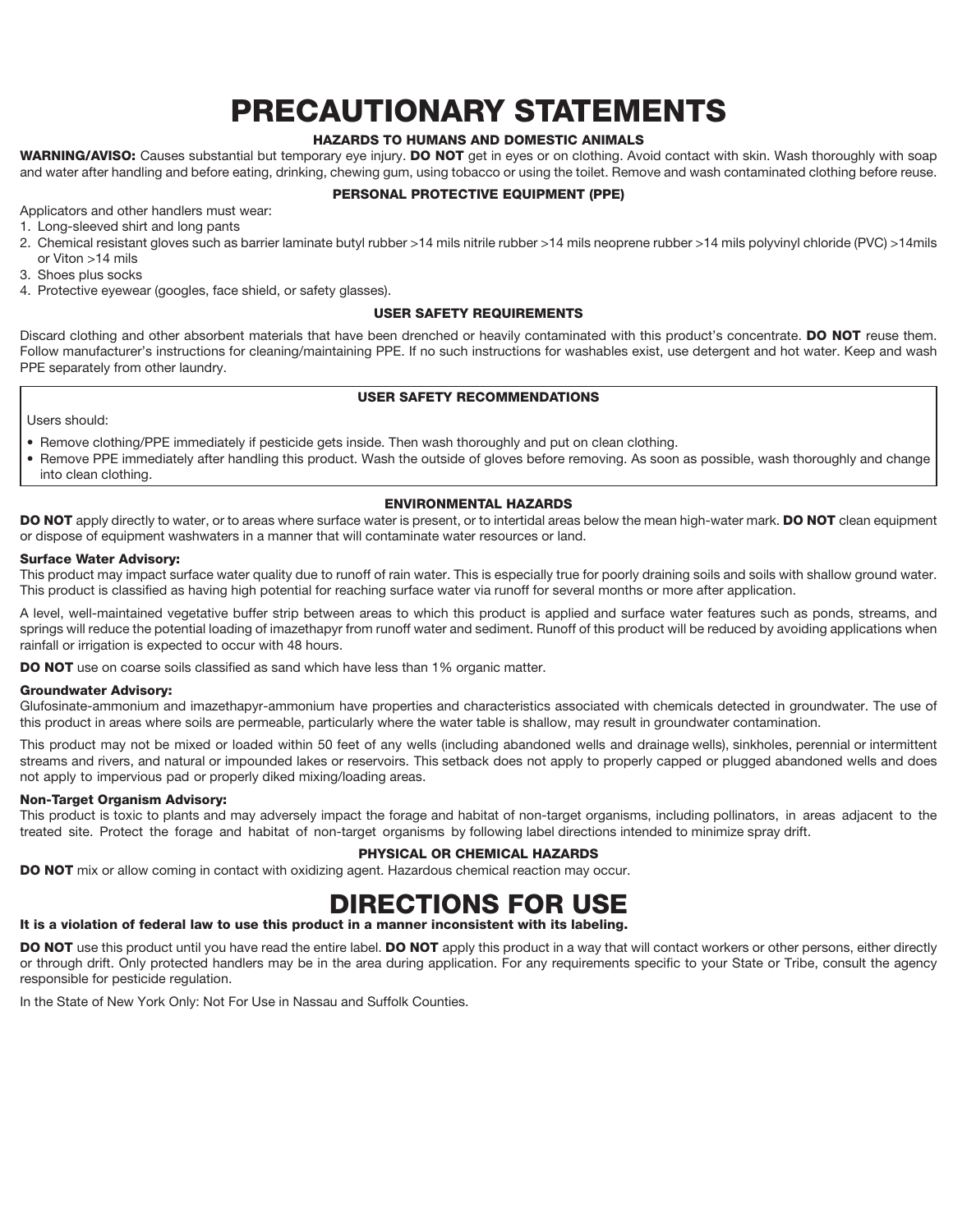#### **AGRICULTURAL USE REQUIREMENTS**

Use this product only in accordance with its labeling and with the Worker Protection Standard, 40 CFR part 170. This Standard contains requirements for the protection of agricultural workers on farms, forests, nurseries, and greenhouses; and handlers of agricultural pesticides. It contains requirements for training, decontamination, notification, and emergency assistance. It also contains specific instructions and exceptions pertaining to the statements on this label about personal protective equipment (PPE), and restricted-entry intervals. The requirements in this box only apply to uses of this product that are covered by the Worker Protection Standard.

**DO NOT** enter or allow worker entry into treated areas during the restricted entry-interval (REI) of 12 hours.

PPE required for early entry to treated areas that is permitted under the Worker Protection Standard and that involves contact with anything that has been treated, such as plants, soil, or water, is:

- 1. Coveralls;
- 2. Chemical-resistant gloves such as barrier laminate, butyl rubber >14 mils nitrile rubber >14 mils neoprene rubber >14 mils polyvinyl chloride (pvc) >14mils or viton >14 mils;
- 3. Shoes plus socks;
- 4. Protective eyewear.

#### **NON AGRICULTURAL USE REQUIREMENTS**

The requirements in this box apply to uses of this product that are NOT within the scope of the Worker Protection Standard for agricultural pesticides (40 CFR Part 170). The WPS applies when this product is used to produce agricultural plants on farms, forests, nurseries, or greenhouses. The application for trimming and edging, industrial, recreational and public areas, and farmsteads are not within the scope of the WPS.

#### **MANDATORY SPRAY DRIFT**

- **DO NOT** apply via air.
- **DO NOT** apply when wind speeds exceed 10 miles per hour at the application site.
- **DO NOT** apply during temperature inversions.
- Applicators must select nozzles and pressure that deliver coarse to coarser droplets in accordance with American Society of Agricultural & Biological Engineers Standard 527 (ASABE 572).
- Spray at the appropriate boom height based on nozzle selection and nozzle spacing, but **DO NOT** exceed a boom height of 24 inches above target pest or crop canopy. Set boom to lowest effective height over the target pest or crop canopy based on equipment manufacturer's directions. Automated boom height controllers are recommended with large booms to better maintain optimum nozzle to canopy height. Excessive boom height will increase the potential for spray drift.
- For non-crop vegetation management ground applications, apply with the nozzle height no more than 4 feet above the ground or target vegetation, unless necessitated by the application equipment. Examples would include roadside, railroad, utility rights of way, forestry and other industrial vegetation management applications where safety or natural barriers obstruct application.
- User must only apply with the release height recommended by the manufacturer, but no more than 3 feet above the ground or crop canopy unless making a turf, pasture, or rangeland application, in which case applicators may apply with a nozzle height no more than 4 feet above the ground.

#### **SPRAY DRIFT ADVISORY**

#### **POLLINATOR ADVISORY**

This product contains an herbicide. Follow all label directions and precautions to minimize potential off-target exposure in order to prevent effects to non-target plants adjacent to the treated site which may serve as habitat or forage for pollinators.

#### **SPRAY DRIFT MANAGEMENT**

The interaction of many equipment and weather-related factors determines the potential for spray drift. The applicator is responsible for considering all these factors when making application decisions.

**Importance of Droplet Size -** The most effective way to reduce drift potential is to apply large droplets. The best drift management strategy is to apply the largest droplets that provide sufficient coverage and control. The presence of sensitive species nearby, the environmental conditions, and pest pressure may affect how an applicator balances drift control and coverage. **APPLYING LARGER DROPLETS REDUCES DRIFT POTENTIAL BUT WILL NOT PREVENT DRIFT IF APPLICATIONS ARE MADE IMPROPERLY OR UNDER UNFAVORABLE ENVIRONMENTAL CONDITIONS!** See Wind, Temperature and Humidity, and Temperature Inversions sections of this label.

#### **Techniques for Controlling Droplet Size -**

Volume - Use high flow rate nozzles to apply the highest practical spray volume. Nozzles with higher rated flows produce larger droplets.

**Pressure** – Use the lower spray pressures recommended for the nozzle. Higher pressure reduces droplet size and does not improve canopy penetration. WHEN HIGHER FLOW RATES ARE NEEDED, USE A HIGHER-CAPACITY NOZZLE INSTEAD OF INCREASING PRESSURE.

**Nozzle Type** – Use a nozzle type that is designed for the intended application. With most nozzle types, narrow spray angles produce larger droplets. Consider using low-drift nozzles.

Boom Height - Setting the boom at the lowest referenced height (if specified) which provides uniform coverage reduces the exposure of droplets to evaporation and wind. For ground equipment, the boom should remain level with the crop and have minimal bounce.

**Drift Reduction Technology (DRT) -** The EPA Drift Reduction Technology (DRT) Program was developed to encourage the manufacturer, marketing, and use of spray technologies scientifically verified to significantly reduce pesticide drift. The use of DRTs should result in significantly less pesticide from spray applications drifting and being deposited in areas not targeted by those applications, compared to spray technologies that do not meet the minimum DRT standard. EPA-verified drift reduction technologies (DRTs) and their ratings will be added to the following webpage when they become available: https://www.epa.gov/reducing-pesticide-drift/epa-verified-and-rated-drift-reduction-technologies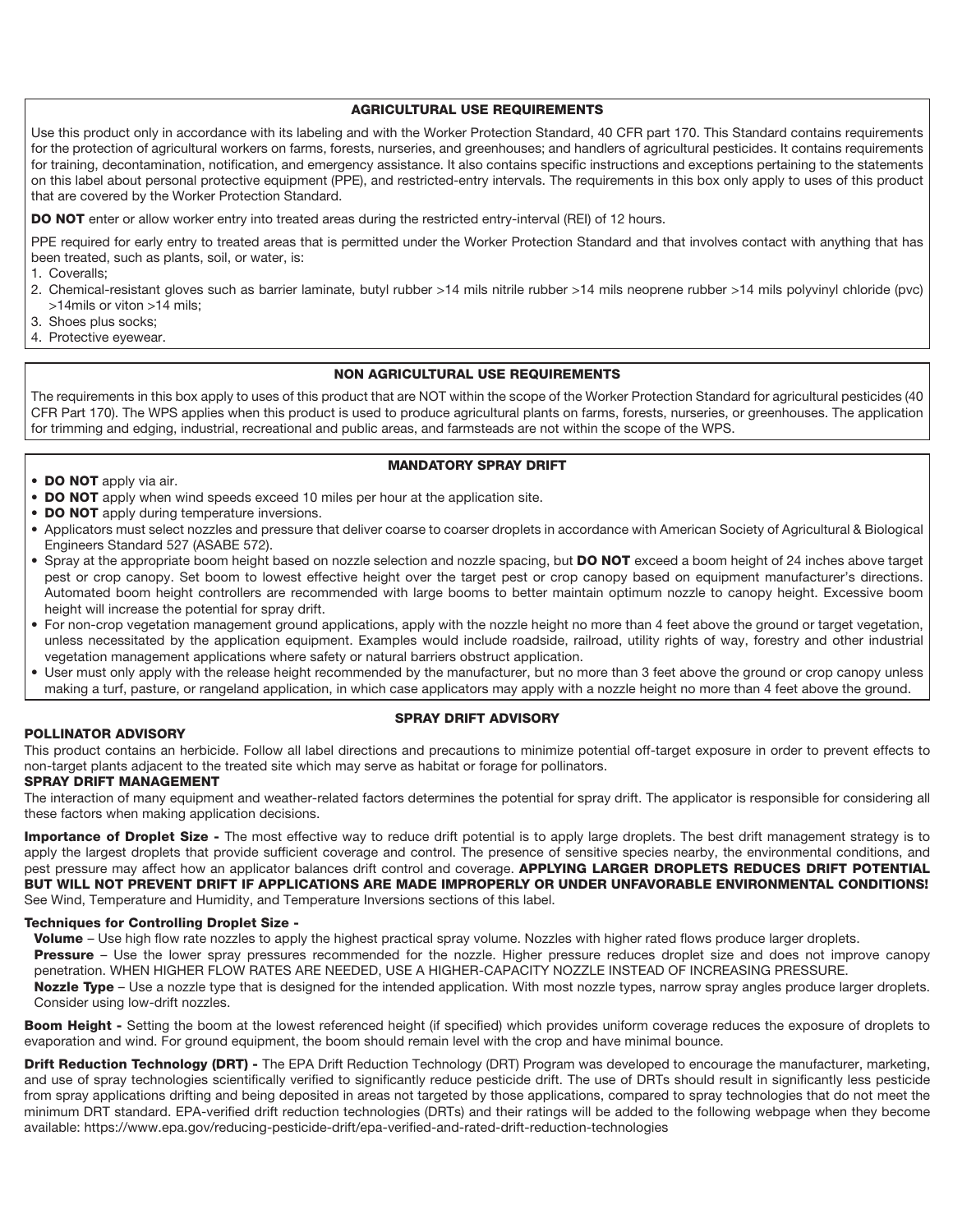**Wind -** Drift potential increases at wind speeds of less than 3 mph (due to inversion potential) or more than 10 mph. However, many factors including droplet size and equipment type determine drift potential at any given wind speed. **AVOID APPLICATIONS DURING GUSTY OR WINDLESS CONDITIONS.**

Note: Local terrain can influence wind patterns. Every applicator needs to be familiar with local wind patterns and how they affect spray drift.

**Temperature and Humidity -** When making applications in hot and dry conditions, set up equipment to produce larger droplets to reduce effects of evaporation.

**Temperature Inversions -** Drift potential is high during a temperature inversion. Temperature inversions restrict vertical air mixing, which causes small suspended droplets to remain close to the ground and move laterally in a concentrated cloud. Temperature inversions are characterized by increasing temperature with altitude and are common on nights with limited cloud cover and light to no wind. They begin to form as the sun sets and often continue into the morning. Their presence can be indicated by ground fog; however, if fog is not present, inversions can also be identified by the movement of smoke from a ground source or an aircraft smoke generator. Smoke that layers and moves laterally in a concentrated cloud (under low wind conditions) indicates an inversion, while smoke that moves upward and rapidly dissipates indicates good vertical air mixing.

Shielded Sprayers - Shielding the boom or individual nozzles can reduce the effects of wind. However, it is the responsibility of the applicator to verify that the shields are preventing drift and not interfering with uniform deposition of the product.

#### **PRODUCT INFORMATION**

This product is a nonselective water-soluble herbicide for application as a foliar spray for the control of a broad-spectrum of emerged annual and perennial grass and broadleaf weeds on residential, commercial, and institutional lawns, athletic fields, commercial sod farms, golf course fairways and roughs, railroad rights-of-way, highway, roadside, pipeline and utility rights-of-way, industrial areas, fence rows, and other non-crop sites. This product will also control certain woody species. Plants that have not yet emerged at the time of application will not be controlled. THOROUGH SPRAY COVERAGE IS IMPORTANT. Visual effects and control from application of this product will occur within 2 to 4 days after application under good growing conditions.

This product is nonselective and will injure or kill all green vegetation contacted by the spray. Avoid all contact with foliage or green tissue of desirable vegetation. Avoid direct spray contact with green, thin, or uncalloused bark of desirable vegetation or plant injury may result. If desirable vegetation is contacted, rinse the sprayed portion with water immediately.

This product works best when weeds are actively growing. Weed control may be reduced when applications are made to weeds under stress due to drought or cool temperatures. Weeds under stress or in dense populations will require application at the highest rate specified. Refer to the How to Apply section of this label.

Refer to the How to Apply section of this labeling for specified treatment rates and a list of weeds controlled. Applications may be made on a broadcast, banded or spot basis depending on the situation. Avoid direct spray or drift to desirable vegetation. Regrowth may occur due to the weed stage of growth at application, low use rate, or environmental conditions. Repeat treatments may be necessary to control plants generating from underground parts or seed.

#### **WEED RESISTANCE MANAGEMENT**

For resistance management, SURMISE® SPEEDPRO XT contains a Group 10, Group 27, and Group 2 herbicides. Any weed population may contain or develop plants naturally resistant to SURMISE® SPEEDPRO XT and other Group 10, 27, or 2 herbicides. The resistant biotypes may eventually dominate the weed population if these herbicides are used repeatedly in the same field. Appropriate resistance management strategies should be followed.

Fields should be scouted prior to application to identify the weed species present and their growth stage to determine if the intended application will be effective. Field should also be scouted after application to verify that the treatment was effective.

Contact your local sales representative or extension agent to find out if suspected resistant weeds to this MOA have been found in your region. If resistant biotypes of target weeds have been reported, use the application rates of this product specified for your local conditions. Tank mix products so that there are multiple effective mechanisms of action for each target weed.

Suspected herbicide-resistant weeds may be identified by these indicators:

- Failure to control a weed species normally controlled by the herbicide at the dose applied, especially if control is achieved on adjacent weeds;
- A spreading patch of non-controlled plants of a particular weed species; and
- Surviving plants mixed with controlled individuals of the same species.

Report any incidence of non-performance of this product against a particular weed species to your Albaugh representative or call 1-800-247-8013 or at www.albaughLLC.com. If resistance is suspected, treat weed escapes with an herbicide having a different mode of action and/or use non-chemical means to remove escapes, as practical, with the goal of preventing further seed production.

To delay herbicide resistance, take one or more of the following steps:

- Diversified approach. To the extent possible, use a diversified approach towards weed management. Whenever possible, incorporate multiple weed-control practices.
- **Know your weeds**. Identify weeds present by scouting and understand their biology. A weed-control program should consider all of the weeds present.
- Rotate mechanisms of action. Difficult to control weeds may require applications of herbicides with differing mechanisms of action.
- **Apply herbicide correctly.** Apply this herbicide at the correct timing and rate to control the most difficult weed in the field.

Contact your local extension specialist or certified crop advisors for additional pesticide resistance-management and/or integrated weed-management directions for specific weed biotypes.

Contact your local sales representative, crop advisor, or extension agent to find out if suspected resistant weeds to these MOAs have been found in your region. **DO NOT** assume that each listed weed is being controlled by multiple mechanisms of action. Co-formulated active ingredients are intended to broaden the spectrum of weeds that are controlled. Some weeds may be controlled by only one of the active ingredients in this product.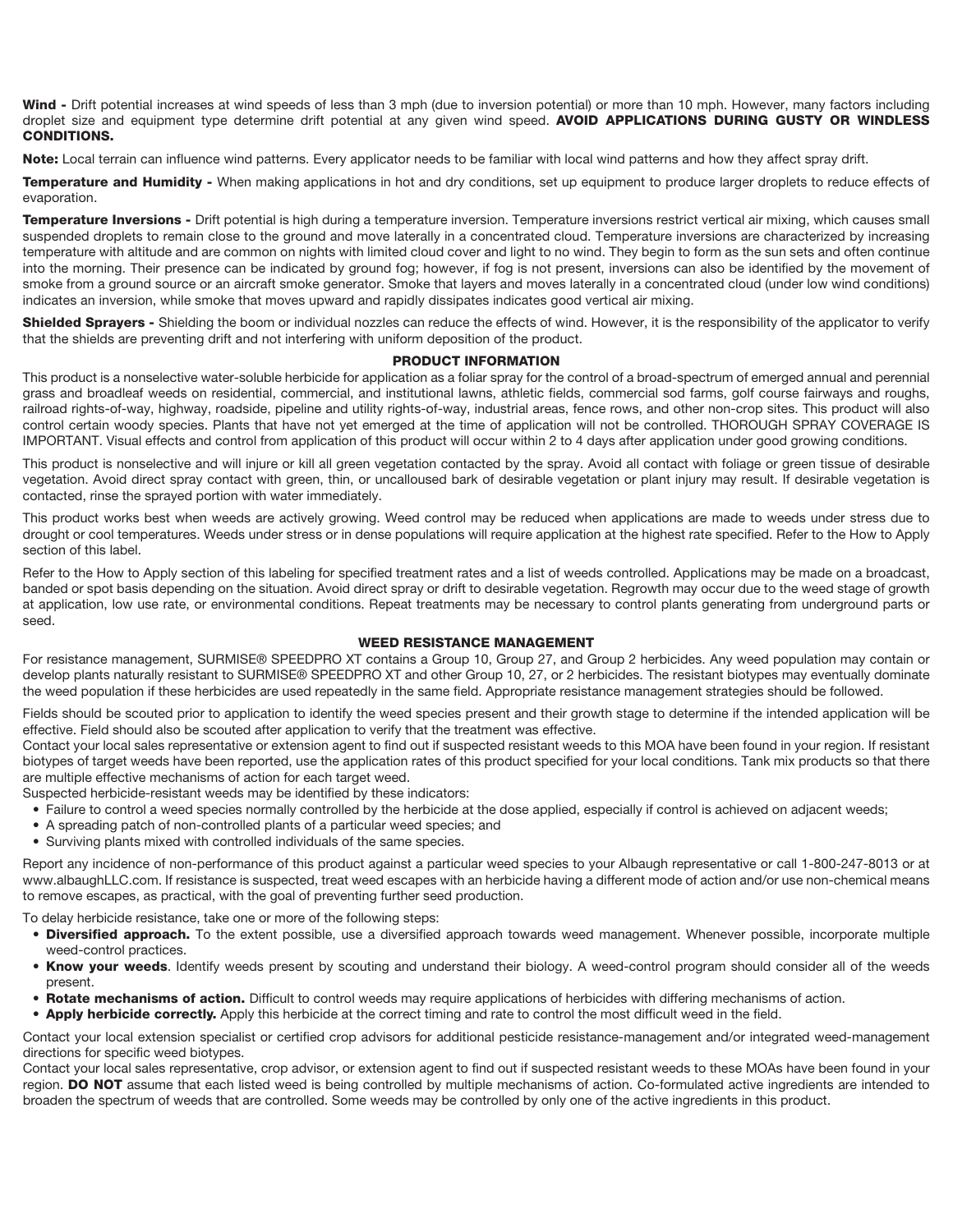#### **RESTRICTIONS**

Operations that involve mixing, loading, rinsing, or washing of this product into or from pesticide handling or application equipment or containers within 50 feet of any well are prohibited unless conducted on an impervious pad constructed to withstand the weight of the heaviest load that may be positioned on or moved across the pad. Such a pad shall be designed and maintained to contain any product spills or equipment leaks, container or equipment rinse or washwater, and rainwater that may fall on the pad. Surface water shall not be allowed to flow over or from the pad, which means the pad must be self-contained. The pad shall be sloped to facilitate material removal.

An unroofed pad shall be of sufficient capacity to contain, at a minimum, 110% of the capacity of the largest pesticide container or application equipment on the pad.

A pad that is covered by a roof of sufficient size to completely exclude precipitation from contact with the pad shall have a minimum containment capacity of 100% of the capacity of the largest pesticide container or application equipment on the pad.

Containment capacities as described above shall be maintained at all times. The above specific minimum containment capacities do not apply to vehicles when delivering pesticide shipments to the mixing/loading site. States may have in effect additional requirements regarding wellhead setbacks and operational containment.

**DO NOT** apply this product through any type of irrigation.

Product must be used in a manner which will prevent back-siphoning in wells, spills, or improper disposal of excess pesticide spray mixture.

#### **WHERE TO APPLY**

#### For outdoor use only.

When applied as a spot or directed spray application, this product controls annual and perennial weeds listed on this label in non-crop areas including: Industrial sites, Petroleum tank farms, Pumping stations, around Education buildings, Lumberyards, Manufacturing sites, Storage areas, Airports, Roadsides, Curbs, Sidewalks, Driveways, Parking areas, Brick walks, Gravel paths, Patios, Vacant lots, Paved areas including cracks and crevice), Warehouse areas, Urban areas, Play areas, Tennis courts, Fencerows, along fences of paddocks, Hedgerows, Dry ditchbanks, around Domestic dwellings, Shelter beds, dog kennels, under trees, in landscape beds and gardens.

#### **Trimming and Edging**

This product may be used for trimming and edging landscape areas including: around individual trees and shrubs, landscape beds, foundations, fences, driveways, paths, and parking areas; also, on golf courses along cart paths, around sign and light posts, and around sand traps.

#### **WHEN TO APPLY**

This product is a foliar-active material. Best results are obtained when weeds are actively growing. Apply on a sunny day with temperatures above 60° F. Weed control may be reduced when applications are made to weeds under stress due to drought or cool temperatures. Weeds under stress or in dense populations will require application of the highest rate specified. Refer to the How to Apply section of this label.

This product must be applied at the rate specified in the How to Apply section of this label. Repeat applications of this product may be needed to control weeds emerging from underground parts or seeds.

#### **HOW TO MIX**

This product must be mixed with water to make a finished spray solution as follows:

- 1. Fill the spray tank with the required amount of water.
- 2. Add the proper amount of this product, then mix thoroughly.

#### **USE RESTRICTIONS**

- 1. **DO NOT** apply directly to or allow drift to contact desirable green tissue or green, thin, or uncalloused bark of desirable vegetation.
- 2. **DO NOT** apply to weeds when wet from dew, rain or water.
- 3. **DO NOT** apply if rainfall is expected within 2 hours.
- 4. Apply in a minimum of 10 gallons spray / acre
- 5. **DO NOT** apply to golf course putting greens or tees
- 6. **DO NOT** apply North of North Dakota Highway 13 or Minnesota Highway 10.
- 7. **DO NOT** apply directly to landscape ornamentals or ornamental beds.
- 8. **DO NOT** apply more than 75.0 Fl. Oz. (2.4 Quarts) (0.52 lbs glufosinate ai, 0.52 lbs nonanoic acid ai, 0.158 lbs imazethapyr ai) per acre per year.
- 9. **DO NOT** apply more than 35.5 Fl. Oz. (1.1 Quarts) (0.24 lbs glufosinate ai, 0.24 lbs nonanoic acid ai, 0.075 lbs imazethapyr ai) per acre per application.
- 10. **DO NOT** apply more than a total of 2 broadcast applications (excluding spot treatments) per year.
- 11. **DO NOT** make more than 3 spot applications (same spot no greater than 1000 sq. ft.) per year.
- 12. The minimum retreatment interval is 14 days.
- 13. **DO NOT** make broadcast application to residential lawns, make spot treatments only.
- 14. Spot treatment to residential lawns is limited to 1000ft<sup>2</sup> per acre. **DO NOT** apply more than 4.5 Fl. Oz. (0.031 lbs glufosinate ai, 0.031 lbs nonanoic acid ai, 0.009 lbs. imazethapyr ai) / spot treatment.
- 15. **DO NOT** apply this product through any type of irrigation system.
- 16. **DO NOT** apply to soils classified as sand with less than 1% organic matter
- 17. **DO NOT** allow grazing of vegetation treated with this product or feed livestock forage cut from treated areas.
- 18. **DO NOT** spray plants or grasses you like- they will die. Avoid spray contact of green plant stems or green bark of young trees and shrubs. Not recommended for spot weed control in lawns since this product kills lawn grasses.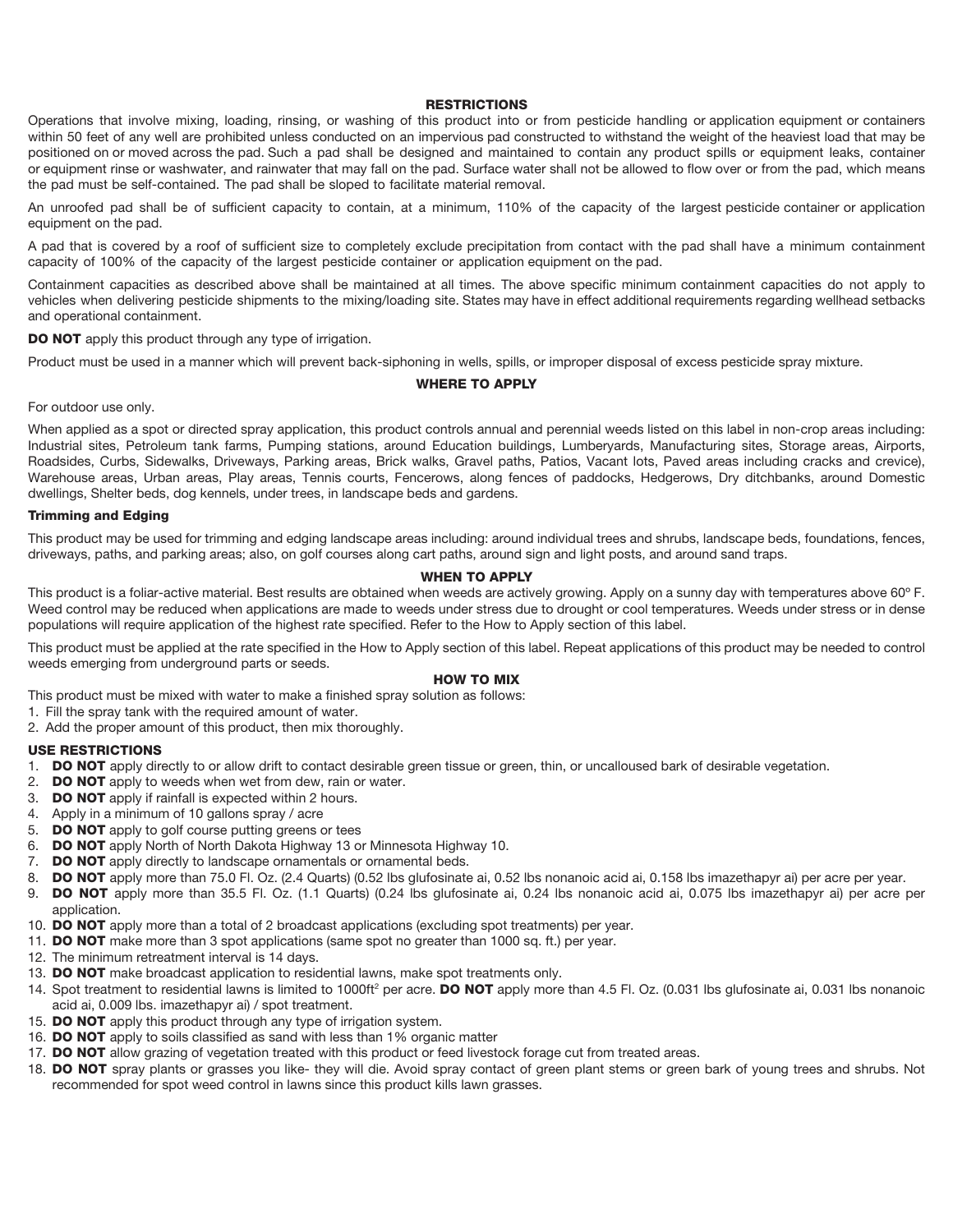#### **HOW TO APPLY**

#### **Hand-Held Equipment**

Thorough saturation of the foliage and stems is required for control, but stop sprays when run-off from weed leaves occurs. Use low spray pressure to reduce foaming and avoid contact with desirable plants. Most spray nozzles are designed to operate at 10 to 15 psi and provide uniform spray coverage of weeds.

#### **Directed Spray Equipment**

Use a shielded sprayer to prevent spray contact on desirable plants.

#### **Spot or Directed Applications**

This product may be used as a spot or directed spray application. Spray undesirable vegetation foliage on a spray-to-wet basis. **DO NOT** apply beyond runoff. Ensure uniform and complete coverage. Use a coarse spray. **DO NOT** spray during windy conditions. Backpack, pump-up, and hydraulic sprayers may be used. Thoroughly clean the sprayer following use.

#### **Table 1. Amount of this product added to water to make 1, 10, or 25 gallons of spray solution at dosages of 2.5 to 5.0%.**

|              | <b>Volume of Spray Solution</b>                                                         |                                                                                      |                                                                                      |  |
|--------------|-----------------------------------------------------------------------------------------|--------------------------------------------------------------------------------------|--------------------------------------------------------------------------------------|--|
| $%$ solution | 1 Gallon                                                                                | <b>10 Gallons</b>                                                                    | <b>25 Gallons</b>                                                                    |  |
|              | <b>Amount of this product</b>                                                           |                                                                                      |                                                                                      |  |
|              | 3.2 Fl. Oz.                                                                             | 1 Quart                                                                              | 2.5 Quart                                                                            |  |
| 2.5          | (0.022 lbs glufosinate ai,<br>0.022 lbs nonanoic acid ai,<br>0.007 lbs imazethapyr ai)  | (0.22 lbs glufosinate ai,<br>0.22 lbs nonanoic acid ai,<br>0.07 lbs imazethapyr ai)  | (0.55 lbs glufosinate ai,<br>0.55 lbs nonanoic acid ai,<br>0.169 lbs imazethapyr ai) |  |
|              | 6.4 Fl. Oz.                                                                             | 2 Quart                                                                              | 5 Quart                                                                              |  |
| 5.0          | (0.044 lbs glufosinate ai,<br>0.044 lbs nonanoic acid ai,<br>0.0135 lbs imazethapyr ai) | (0.44 lbs glufosinate ai,<br>0.44 lbs nonanoic acid ai,<br>0.013 lbs imazethapyr ai) | (1.1 lbs glufosinate ai,<br>1.1 lbs nonanoic acid ai,<br>0.338 lbs imazethapyr ai)   |  |

#### **Broadcast or Boom Applications**

Apply 18.75 - 37.5 Fl. Oz. (0.13-0.26 lbs glufosinate ai, 0.13-0.26 lbs nonanoic acid ai, 0.0395-0.0791 lbs imazethapyr ai) per acre depending upon the weed and stage of growth as shown in the following sections. Use a minimum of 20 gallons of water per acre with spray pressures no greater than are required to obtain adequate plant coverage

#### **Table 2. Rates for Postemergence Weed Control.**

| <b>Weed Size and Stage</b>                                        | <b>Spot / Directed Spray Application</b><br>(% solution) | <b>Broadcast Applications</b><br>(Fl. Oz.)                                                     |
|-------------------------------------------------------------------|----------------------------------------------------------|------------------------------------------------------------------------------------------------|
| Weeds $<$ 6 inches in height, pre-tiller grasses                  | 2.5                                                      | 18.75<br>(0.13 lbs glufosinate ai,<br>0.13 lbs nonanoic acid ai.<br>0.0395 lbs imazethapyr ai) |
| Weeds > 6 inches in height and / or grasses that have<br>tillered | 5.0                                                      | 37.5<br>(0.26 lbs glufosinate ai,<br>0.26 lbs nonanoic acid ai.<br>0.0791 lbs imazethapyr ai)  |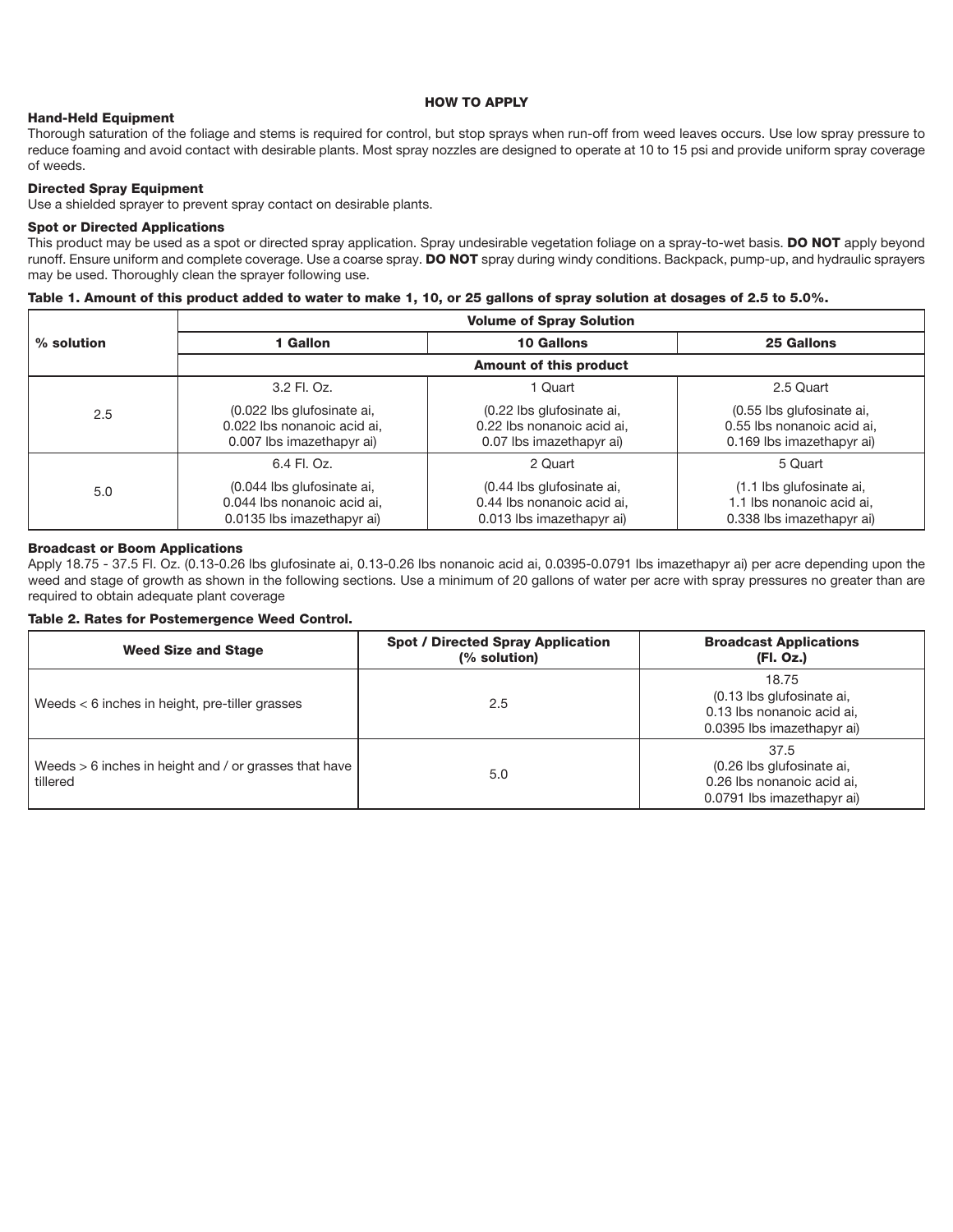#### **WEEDS CONTROLLED**

| <b>Broadleaf Weeds</b>         |                               |  |
|--------------------------------|-------------------------------|--|
| Algae                          | Mugwort                       |  |
| Bittercress, hairy             | Mustards                      |  |
| <b>Bindweed</b>                | Mullein                       |  |
| Buffalobur                     | <b>Nettle</b>                 |  |
| <b>Burdock</b>                 | Nightshade                    |  |
| Canada thistle                 | Nimblewill                    |  |
| Chickweed, common, mouse-ear   | Oxalis                        |  |
| Clover                         | Pansy, wild                   |  |
| Cocklebur, common              | Pennycress, field             |  |
| Corn spurry                    | Pigweed, red root             |  |
| Dandelion                      | Plantain                      |  |
| Dock, curly                    | Pigweed, smooth, redroot      |  |
| Dogbane, hemp                  | Pokeweed                      |  |
| Filaree                        | Prickly lettuce               |  |
| Fleabane, annual               | Purslane                      |  |
| Groundsel                      | Ragweed, common               |  |
| Goldenrod                      | Rocket, yellow                |  |
| Heath aster, white             | Russian thistle               |  |
| Henbit                         | Shepherd's purse              |  |
| Horsetail                      | Smartweed                     |  |
| Jimsonweed                     | Sorrel, sheep                 |  |
| Kochia                         | Sowthistle, annual            |  |
| Lambsquarters, common          | Spurge, spotted               |  |
| Leafy spurge                   | Thistle, musk                 |  |
| Liverwort                      | Velvetleaf                    |  |
| London rocket                  | Vervain                       |  |
| Mallow, roundleaved            | Virginia copperleaf           |  |
| Malva (little mallow)          | Wild buckwheat                |  |
| Marestail                      | Wild mustard                  |  |
| Moneywort                      | Wild onion                    |  |
| Morningglory, annual           | Wild turnip                   |  |
| Moss                           | Woodsorrel                    |  |
| <b>Grassy Weeds and Sedges</b> |                               |  |
| Bahiagrass                     | Dallisgrass                   |  |
| <b>Barley</b>                  | Fall panicum                  |  |
| Barnyardgrass                  | Fescue, creeping red, hard    |  |
| Bentgrass, colonial            | Foxtail, giant, green, yellow |  |
| Bermudagrass (wireweed)        | Goosegrass                    |  |
| Bluegrass, annual              | Nimblewill                    |  |
| Bromegrass, downy, smooth      | Nutsedge, yellow              |  |
| Carpetgrass                    | Onion, wild                   |  |
| Crabgrass, large               | Rygrass, perennial            |  |
| Cupgrass                       | Star-of-Bethlehem             |  |